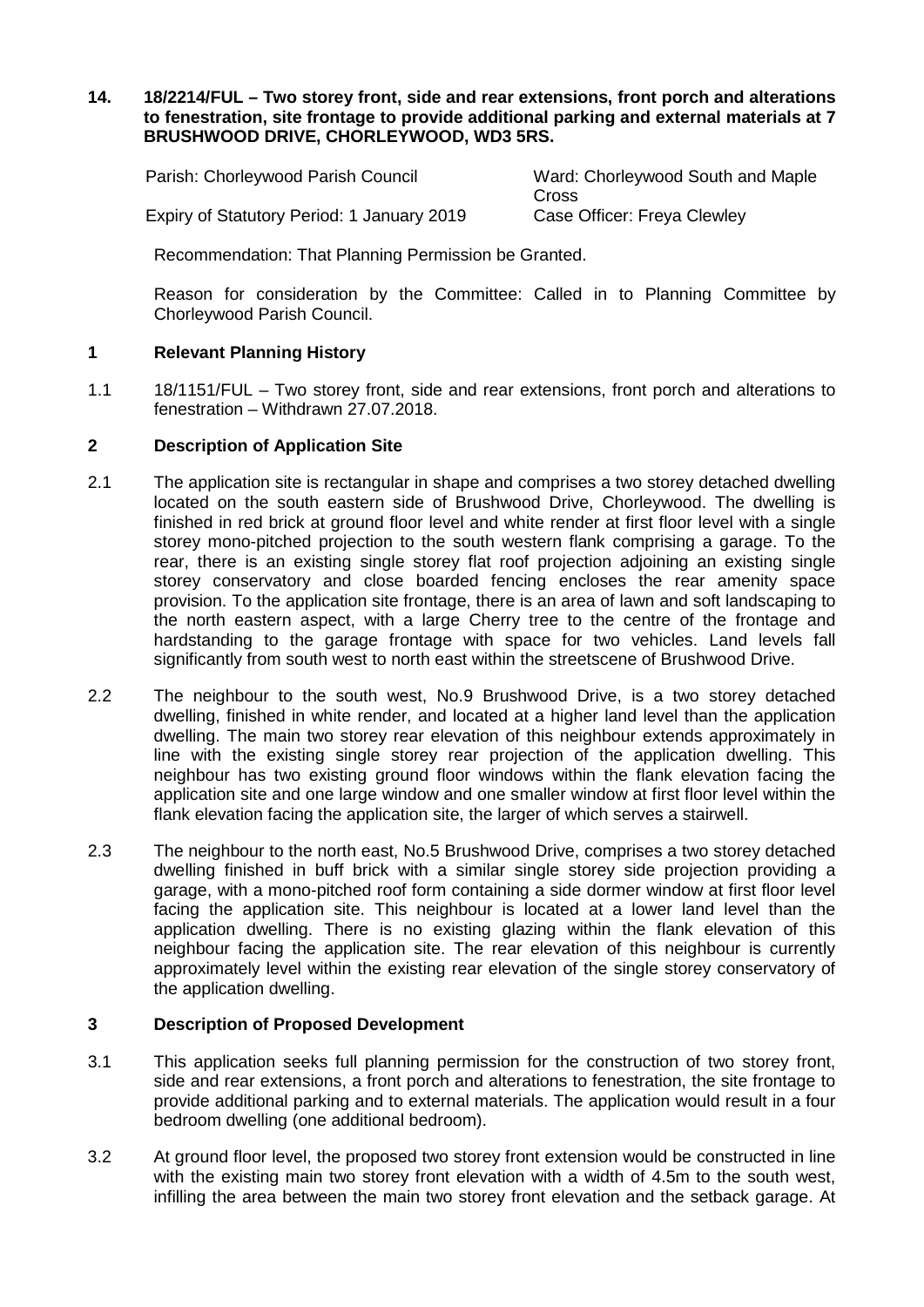ground floor level, the front extension would be set in 0.8m from the south western flank boundary. At first floor level, the front extension would be set back approximately 1m from the main two storey front elevation with a width of 4.1m, set in 1.2m from the south western flank boundary. A three-casement window is proposed at ground and first floor levels of the front extension. At ground floor level, the front extension would have a hipped roof form with a maximum height of 3m, sloping down to an eaves height of 2.3m. At first floor level, the proposed front extension would have a hipped roof form, set down approximately 0.5m from the maximum ridge of the host dwelling with a maximum height of 7.4m for a ridge width of 4.1m to the south west, sloping down to an eaves height of 4.8m.

- 3.3 The front extension would adjoin the proposed two storey side extension. At ground floor level, the two storey side extension would hold a depth of 13.8m and a width of 4.5m and a depth of 11.4m and a width of 4.1m at first floor level, including the proposed front and rear extensions. The two storey side extension would be constructed to the south western flank of the host dwelling, and it would be set in approximately 0.8m at ground floor level and 1.2m at first floor level from the south western flank boundary. At first floor level the two storey side extension would have a hipped roof section to the front and rear with a flat roof section between, with a maximum height of 7.3m, sloping down to an eaves height of 4.9m. The flat roof section would have a height of 5.7m, including a 0.2m raised roof lantern. The ground floor element of the side extension would have a pitched roof form with a maximum height of 2.4m. One two-casement window is proposed within the south western flank at first floor level and three, high level windows are proposed at ground floor level.
- 3.4 The proposed rear extension would adjoin the proposed side extension, replacing the existing conservatory and flat roofed rear projection. At ground floor level, the proposed rear extension would hold a depth of 5.5m from the original rear elevation, approximately 2.2m deeper than the existing single storey rear projections, with a width of 10m, incorporating the side extension. At first floor level, the rear extension would hold a depth of 4m from the original rear elevation and a width of 9.6m, including the side extension. The rear extension would be set in approximately 1.4m from the north eastern flank boundary at ground and first floor levels and it would be set in 1.2m from the south western boundary at first floor level. At ground floor level, the rear extension would have a pitched roof form with a maximum height of 4m, sloping down to an eaves height of 2.8m. At first floor level, the rear extension would have a hipped roof form with a maximum height of 8m, sloping down to an eaves height of 4.8m.
- 3.5 The existing two-casement window at first floor level within the north eastern flank of the dwelling would be repositioned towards the rear of the flank. At ground floor level, the existing two-casement window would be replaced with a single-casement window, single door and two-casement window with two high level windows proposed within the north eastern flank of the proposed rear extension. Three rooflights are proposed within the pitched roof of the ground floor element of the rear extension. Bifolding doors are proposed within the rear of the extension and two three-casement windows and one single-casement window are proposed at first floor level within the rear elevation.
- 3.6 The proposed front porch would have a depth of 1.2m and a width of 3m, constructed to the central aspect of the front elevation. The porch would be an open structure with a pitched roof form with a maximum height of 3.7m, sloping down to an eaves height of 2.5m.
- 3.7 The proposal includes alterations to the application site frontage including additional hardstanding to the north eastern aspect to provide onsite parking provision for three vehicles. The existing front boundary wall would be retained and landscaping would be provided to the north eastern flank and site frontage. The hardstanding would comprise brick edging and permeable surfacing and the existing footpath and retaining wall to the north east would be retained.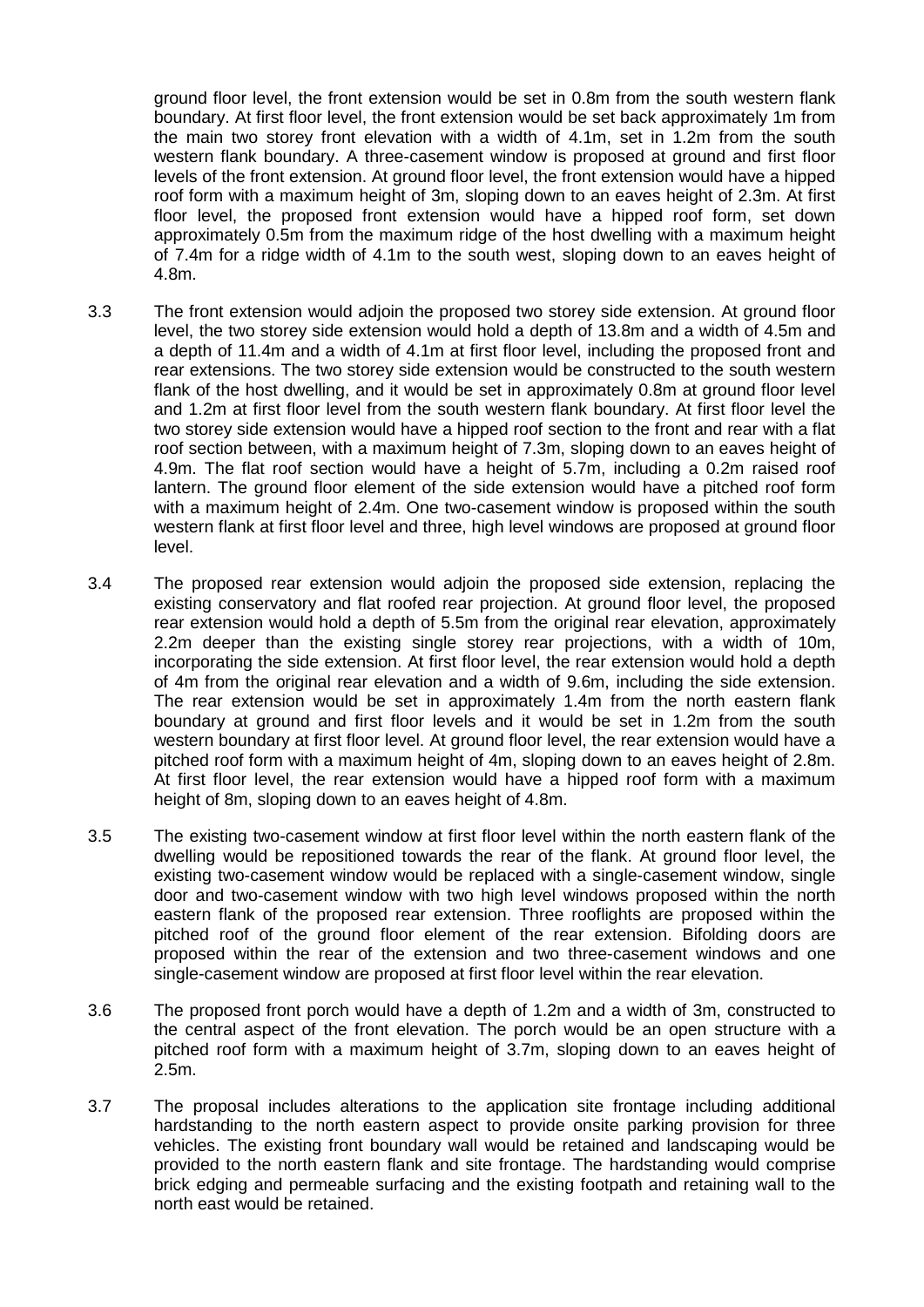- 3.8 The proposal includes alterations to the external materials, replacing the existing brick and render with self-coloured render and the existing windows which are a mix of painted wood, metal and UPVC, double and single glazed, would be replaced with UPVC or power coated aluminium double glazed windows and double glazed velux windows.
- 3.9 Amended plans were sought and received during the course of this application to show the proposed alterations to the site frontage and reduce the depth of the proposed rear extensions.

# **4 Consultation**

### **4.1 Statutory Consultation**

### 4.1.1 Chorleywood Parish Council: [Objection]

*The Committee had Objections to this application on the following grounds and wish to CALL IN, unless the Officers are minded to refuse this application.* 

- *The impact on the neighbouring properties*
- *Overbearing development*
- *The proposed development would result in a significant adverse visual impact on the residential amenities of occupiers of the neighbouring dwelling.*
- *Close proximity to neighbouring properties.*
- *Loss of light.*
- *Lack of a location plan.*
- *The topography of the site has been omitted.*
- *The topography is such that the impact of the height of the property is out of character with the street scene. Policy DM1, CP12 (c) (d).*
- 4.1.2 National Grid: No response received.
- 4.1.3 Landscape Officer: [No Objection]

*The proposals outlined would be likely to impact negatively on the Cherry tree to the frontage. The tree, although visible from the road frontage is not of such a quality as to warrant the making of a Tree Preservation Order, so I would have no objection to the proposal.*

# **4.2 Public/Neighbour Consultation**

- 4.2.1 Number consulted: 9 No of responses received: 4
- 4.2.2 Site Notice: Not required. Press notice: Not required.
- 4.2.3 Summary of Responses:
	- True north is incorrectly shown on plans which is misleading when considering shadowing and quality of light to windows.
	- The ground floor extension would have a total depth of 6.3m beyond the original rear wall elevation which would extend well beyond the present rear building line and appear to be at odds with Appendix 2 of the Development Management Policies which generally restricts single storey rear extensions to detached dwellings to a maximum depth of 4m.
	- The proposed rear extension would result in significant loss of light to habitable rooms to the rear of neighbouring dwelling.
	- There are two proposed flank windows towards the rear of the North Eastern elevation serving a kitchen, breakfast and family area which should be considered as a habitable room as it is an open plan layout. The rearmost window would overlook the patio area and ground floor rear windows and glazed doors which all serve habitable rooms. Due to the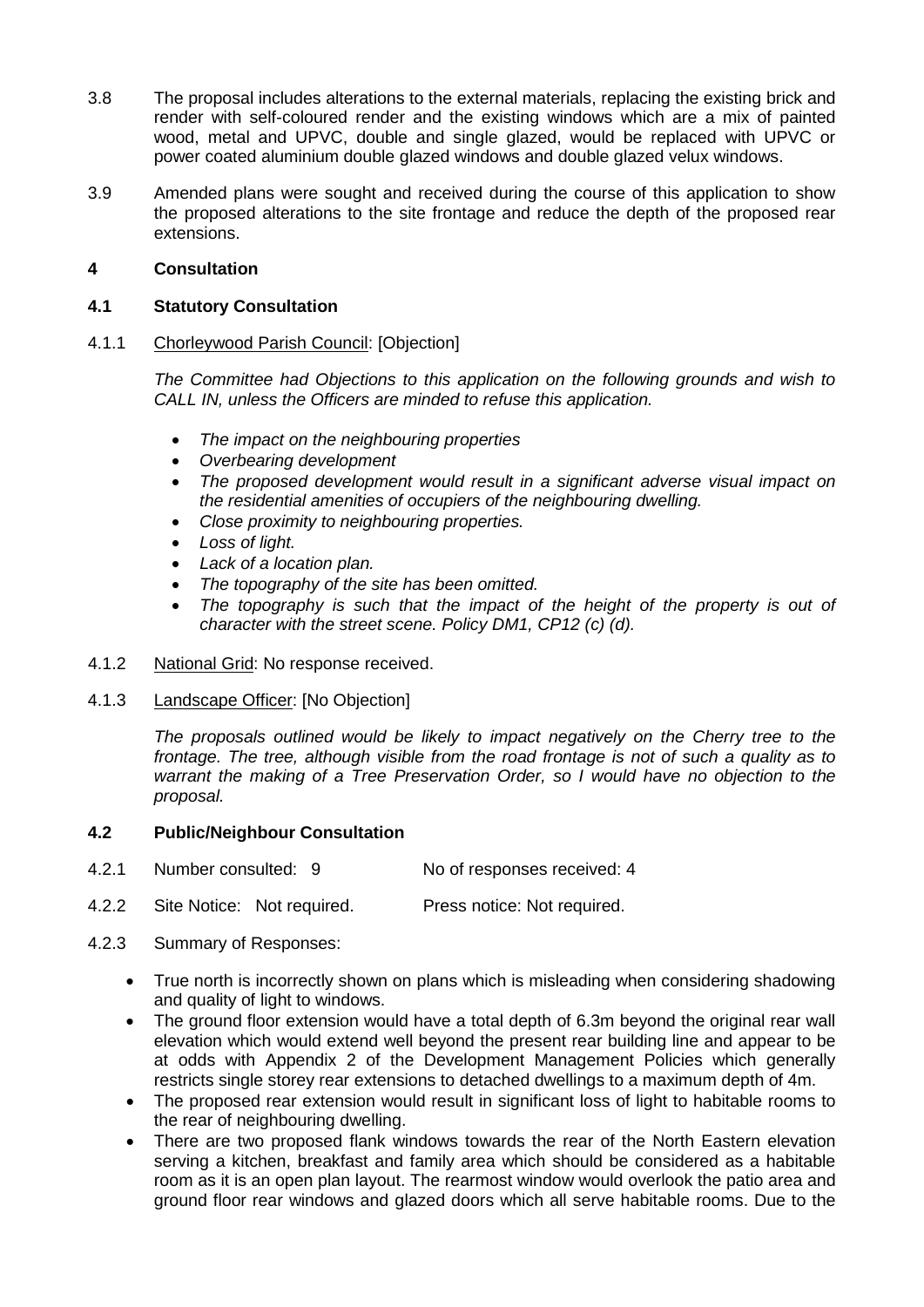land level changes, this window would fall closely in line with the level of my first floor rear windows. It could therefore provide a viewpoint directly into rear bedrooms. At night, light from the window would illuminate our rear patio and windows. This window is unnecessary as this area would be served by light from other sources and this window poses as an invasion of my privacy.

- Externally, the proposed rear extension would be very prominent beyond the rear wall of the neighbouring dwelling and again, because of the difference in land levels, the proposed ground floor would stand very much higher than that of the neighbouring ground floor. Therefore, the applicant should be prevented from installing any kitchen extraction fans or flues that blow across the rear of the neighbouring dwelling.
- Concerns that the extension to the mains facilities to accommodate the internal alterations and locations of bathrooms and toilets would require considerable and heavy excavation work through ground which forms the crest of a retaining wall forming part of the combined boundary.
- Concerns regarding the addition of a new ensuite bathroom and toilet to the first floor flank of the proposed extension of the south west elevation. There are no mains facilities to that side of the dwelling and it is therefore unclear how waste and sewerage would flow to the main sewer in the street. Any heavy excavation work on that side of the dwelling to position a new sewer pipe with correct rise and fall to the street would seem likely to be in close proximity to the retaining wall forming the combined boundary with the adjacent property on that side. It would also be against the difficulty of trying to meet the main sewer, given the impact of the different land levels, particularly following heavy excavation works.
- The submitted plans indicate that no trees or bushes will be affected by this development. There is presently a large tree immediately adjacent to the side of the hand standing front drive. No alteration to vehicular or pedestrian access is proposed and it is stated that off road car parking will be retained. The provision for onsite car parking will be increased as the number of bedrooms would increase from three to four.
- Re-landscaping and excavation work to the frontage is not shown on submitted plans.
- Present external walls of the garage are single skin and support only a small load structure above them. Doubtful that there are footings in place to support a two storey house development.
- Concerns over possibility of land movement or present retaining structures being endangered through heavy excavation work.
- Some alterations to the fenestration are made clear from the submitted plans however there is no indication of how the external building materials, such as brickwork, facing or roof tiles are intended to be altered. The proposed development should be in keeping and consistent with the character and appearance of adjoining and other close properties.
- The proposed development is overbearing and will disturb the character or the street and the amenities and environment presently enjoyed by occupiers of adjoining properties.
- The proposed rear extensions are excessively deep and in view of the difference in land levels, will appear unduly prominent and overbearing when set against neighbouring dwellings.
- Concerns in relation to overlooking and loss of light to windows of adjoining properties.
- Failure to provide adequate parking would contribute to increased disturbance and disruption of the streetscene and cause safety issues.
- Revised plans are similar to the originally withdrawn application.
- Size and scale is too big for size of plot, the current house and compared to neighbouring properties.
- Plans show no accurate or detailed dimensions.
- Front extension would reduce onsite parking.
- Proximity of extension to flank boundaries is too close, restricting light.
- Flank elevation is plain except for one window giving neighbours a bleak outlook.
- Building line at the rear of properties are approximately in line up and down the road. The proposed extension should be in line.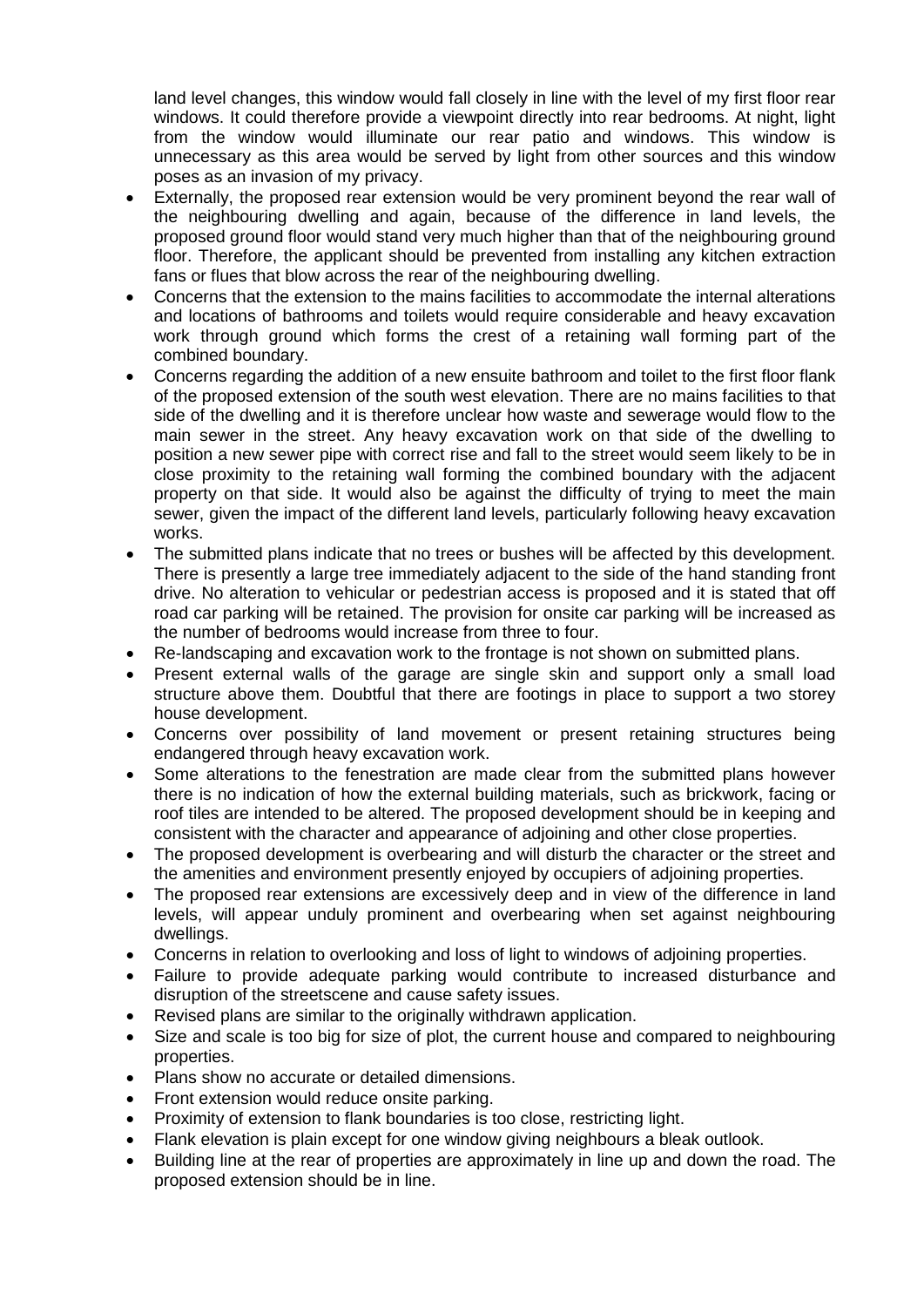- Application form contains inaccuracies in relation to trees as there is a large Cherry tree to the frontage.
- Concerns in relation to water supply and drainage.
- Concerns in relation to risk of flooding.
- Permission to remove tree to frontage has not been requested.
- Proposed plans include an enclosed flat roof which seems structurally, to be a very poor design.
- Concerns over extent of demolition.
- Proposed side extension would double the height of the existing side wall and the length would extend significantly further forward and back, thus having enormous overbearing and overshadowing impact.
- Proposed side extension would diminish quality of natural light entering neighbouring house through the existing three side windows.
- Window will now face a large extended wall and roof at all angles and result in a complete loss of a view other than a rendered wall and bathroom window, and potentially unsightly soil pipes and extractor fans.
- Neighbour would potentially be inhibited from opening window any longer with potential odours, vapours and steam from applicant bathroom.
- The extension includes a large bathroom window at first floor level opposite existing window of neighbouring property, in direct eye line. It appears this can be opened, both of which raise intimate privacy concerns. Window would add regular unwanted noise of toiletry activity and related plumbing and regular distressing visual details of occupants using the toiletry and washing facilities.
- Concerns in relation to impact of excavation and demolition works on neighbouring foundations.
- Party wall issues.
- Construction vehicles on the pavement and road will be hazardous for drivers and pedestrians.
- Concerns over measurements and accuracy of building works.
- Gradient is steeper than indicated on plans.
- If the extension is built beyond the plans what measures will be taken to rectify this?
- The house will be too big for the plot and will make the road look ugly and unbalanced.
- The proposal could lead to the drains blocking more easily.

Officer comment: *'All material planning considerations are outlined within the relevant analysis sections below. All objections in relation to sewage and drainage are addressed by Building Regulations. In addition, land movement, foundations and footings, damage to boundary walls or retaining structures and damage to neighbouring foundations or properties do not fall within the planning jurisdiction. There is no requirement for measurements to be detailed on submitted plans, provided an accurate scale bar is annotated and therefore the submitted plans are acceptable in line with the Council's validation requirements.'*

# **5 Reason for Delay**

5.1 Committee cycle.

# **6 Relevant Planning Policy, Guidance and Legislation**

6.1 National Planning Policy Framework and National Planning Practice Guidance

On 24 July 2018 the new National Planning Policy Framework was published. This is read alongside the National Planning Practice Guidance (NPPG). The determination of planning applications is made mindful of Central Government advice and the Local Plan for the area. It is recognised that Local Planning Authorities must determine applications in accordance with the statutory Development Plan, unless material considerations indicate otherwise, and that the planning system does not exist to protect the private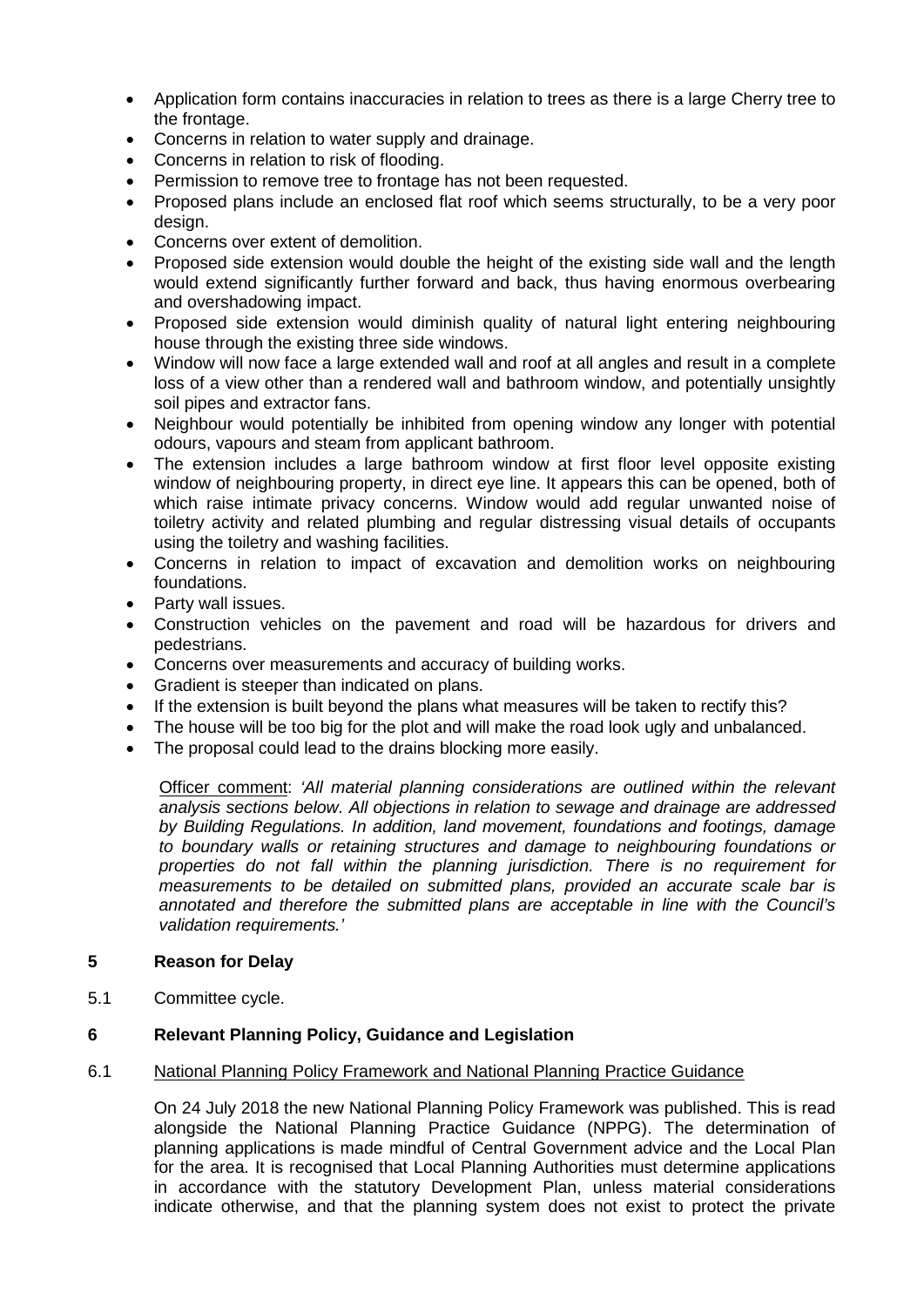interests of one person against another. The 2018 NPPF is clear that "existing policies should not be considered out-of-date simply because they were adopted or made prior to the publication of this Framework. Due weight should be given to them, according to their degree of consistency with this Framework".

The NPPF states that 'good design is a key aspect of sustainable development, creates better places in which to live and work and helps make development acceptable to communities'. The NPPF retains a presumption in favour of sustainable development. This applies unless any adverse impacts of a development would 'significantly and demonstrably' outweigh the benefits.

### 6.2 The Three Rivers Local Plan

The application has been considered against the policies of the Local Plan, including the Core Strategy (adopted October 2011), the Development Management Policies Local Development Document (adopted July 2013) and the Site Allocations Local Development Document (adopted November 2014) as well as government guidance. The policies of Three Rivers District Council reflect the content of the NPPF.

The Core Strategy was adopted on 17 October 2011 having been through a full public participation process and Examination in Public. Relevant policies include Policies CP1, CP8, CP9, CP10 and CP12.

The Development Management Policies Local Development Document (DMLDD) was adopted on 26 July 2013 after the Inspector concluded that it was sound following Examination in Public which took place in March 2013. Relevant policies include DM1, DM6, DM10, DM13 and Appendices 2 and 5.

#### 6.3 Other

The Community Infrastructure Levy (CIL) Charging Schedule (adopted February 2015).

The Localism Act received Royal Assent on 15 November 2011. The growth and Infrastructure Act achieved Royal Assent on 25 April 2013.

The Wildlife and Countryside Act 1981 (as amended), the Conservation of Habitats and Species Regulations 2010, the Natural Environment and Rural Communities Act 2006 and the Habitat Regulations 1994 may also be relevant.

# **7 Planning Analysis**

#### 7.1 Impact on Character and Street Scene

- 7.1.1 Policy CP1 of the Core Strategy (adopted October 2011) seeks to promote buildings of a high enduring design quality that respect local distinctiveness and Policy CP12 of the Core Strategy (adopted October 2011) relates to design and states that in seeking a high standard of design the Council will expect development proposals to 'have regard to the local context and conserve or enhance the character, amenities and quality of an area'. Development should make efficient use of land but should also respect the 'distinctiveness of the surrounding area in terms of density, character, layout and spacing, amenity, scale, height, massing and use of materials'; 'have regard to the local context and conserve or enhance the character, amenities and quality of an area' and 'incorporate visually attractive frontages to adjoining streets and public spaces'.
- 7.1.2 In relation to front extensions, Appendix 2 of the Development Management Policies document states that applications will be assessed on their individual merits but should not result in loss of light to windows of a neighbouring property nor be excessively prominent within the streetscene. In addition, in order to prevent a terracing effect and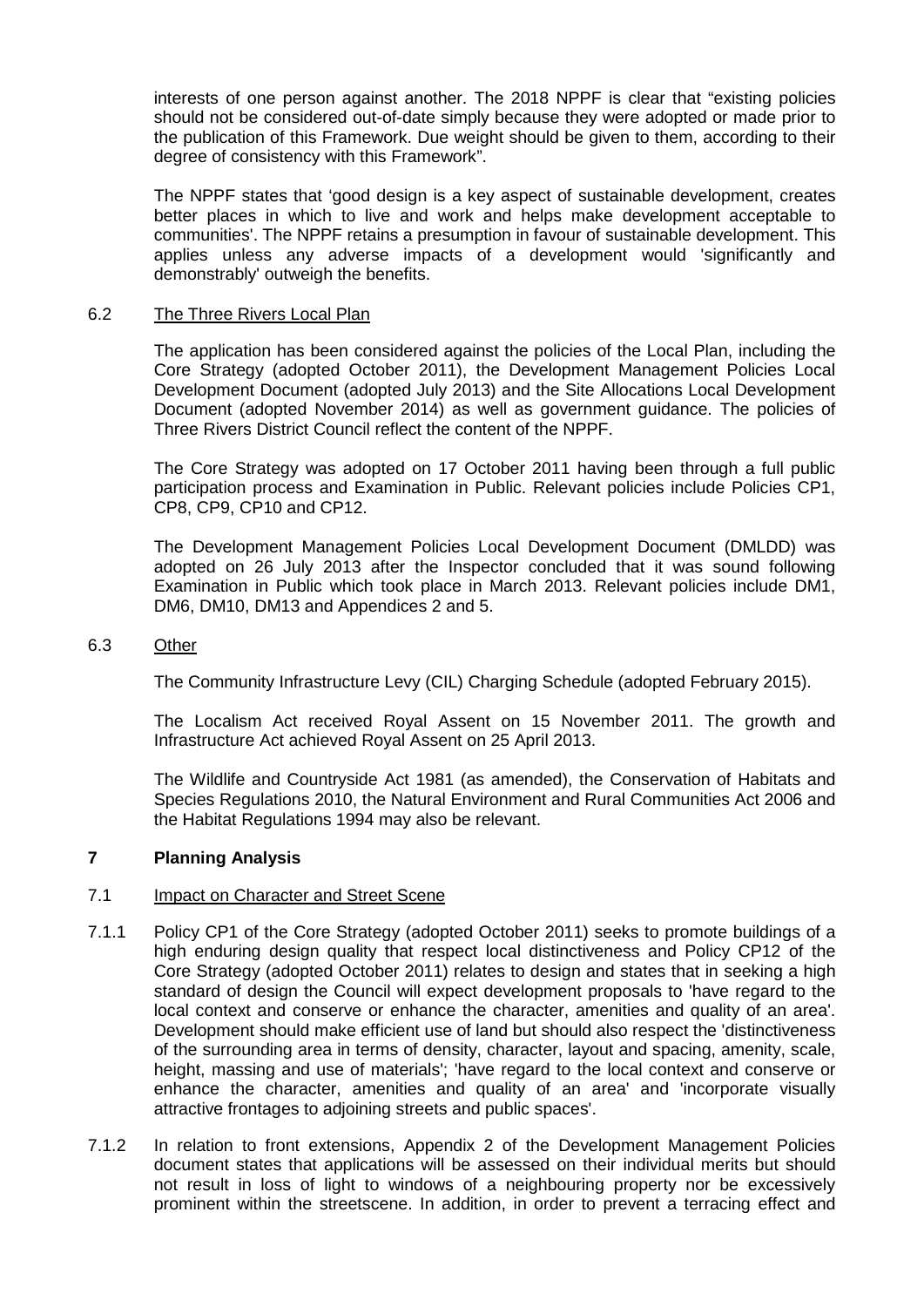maintain an appropriate spacing between properties in character with the locality, two storey side extensions may be positioned on the flank boundary provided that the first floor element is set in by a minimum of 1.2m. In terms of size and volume, each application for two storey rear extensions will be assessed on its individual merits according to the characteristics of the particular property.

- 7.1.3 The proposed front porch would have a depth of 1.2m and a width of 3m, constructed to the central aspect of the front elevation. The porch would be an open structure with a pitched roof form with a maximum height of 3.7m, sloping down to an eaves height of 2.5m. It is acknowledged that Brushwood Drive is varied in terms of architectural design and style of dwellings and several dwellings within the vicinity have implemented porches of varying designs, some of which are open structures, and some closed with varying roof forms, thus it is not considered that this element would appear unduly prominent or result in any harm to the character or appearance of the host dwelling, streetscene or wider area.
- 7.1.4 At ground floor level, the proposed two storey front extension would be constructed up to the existing main two storey front elevation with a width of 4.5m to the south west, infilling the area between the main two storey front elevation and the existing setback garage. At ground floor level, the front extension would be set in 0.8m from the south western flank boundary. At first floor level, the front extension would be set back approximately 1m from the main two storey front elevation with a width of 4.1m, set in 1.2m from the south western flank boundary. Whilst the ground floor element of the front extension would extend in line with the existing two storey front elevation, given that the first floor of the extension would be set back 1m from the front elevation, that the proposed extension would have a hipped roof form reflecting the existing roof form of the dwelling albeit with a lower height, the 1.2m spacing between the proposed first floor of the extension and the south western flank boundary of the application site and the existing variation in terms of extensions, alterations and architectural styles and designs of dwellings within the streetscene, it is not considered that this element would appear unduly prominent within the streetscene of Brushwood Drive or result in any adverse impact to the character or appearance of the host dwelling, streetscene or wider area.
- 7.1.5 At ground floor level, the two storey side extension would hold a depth of 13.8m and a width of 4.5m and a depth of 11.4m and a width of 4.1m at first floor level, including the proposed front and rear extensions. The two storey side extension would be constructed to the south western flank of the host dwelling, and it would be set in approximately 0.8m at ground floor level and 1.2m at first floor level from the south western flank boundary, thus the spacing would comply with the guidance set out within Appendix 2 of the Development Management Policies document. At first floor level the two storey side extension would have a hipped roof section to the front and rear, reflecting the existing hipped roof form of the dwelling, with a maximum height of 7.3m, sloping down to an eaves height of 4.9m and a flat roof section between with a height of 5.7m, including a 0.2m raised roof lantern. It is acknowledged that concerns have been raised by neighbours in relation to the flat roof section however, given the hipped roof forms to the front and rear, the neighbour to the south west would obscure the majority of views of the flat roof when viewed from Brushwood Drive and although some views of the flat roof section would be available, the flat roof would be read against the existing hipped roof form of the dwelling. Therefore, the proposed two storey side extension would comply with the guidance set out within Appendix 2 and it is not considered that the two storey side extension would appear unduly prominent within the streetscene of Brushwood Drive or result in any harm to the character or appearance of the host dwelling, streetscene or wider area.
- 7.1.6 The proposed rear extension would adjoin the proposed side extension, replacing the existing conservatory and flat roofed rear projection. At ground floor level, the proposed rear extension would hold a depth of 5.5m, approximately 2.2m deeper than the existing single storey rear projections with a width of 10m, incorporating the side extension. At first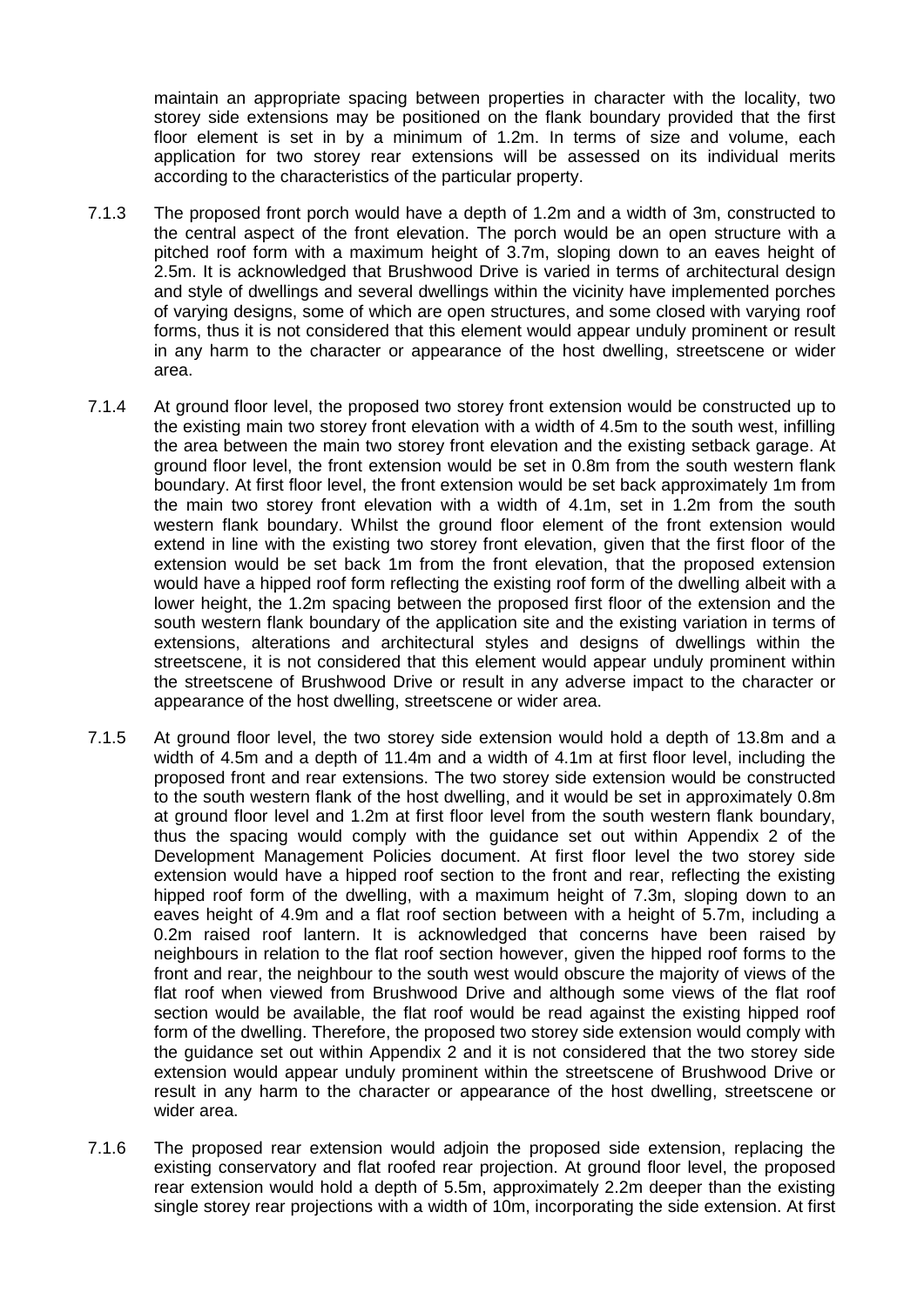floor level, the rear extension would hold a depth of 4m from the original rear elevation and a width of 9.6m, including the side extension. The rear extension would be set in approximately 1.4m from the north eastern flank boundary at ground and first floor levels and it would be set in 1.2m from the south western boundary at first floor level. It is noted that the single storey element of the proposed rear extension would exceed the guidance depth of 4m set out within Appendix 2 of the Development Management Policies document, and that the first floor depth would comply with the guidance. Whilst it is acknowledged that the ground floor depth of the rear extension would not strictly comply with the guidance depth set out within Appendix 2, given that a garden of over 30m in depth would be retained, that Brushwood Drive is characterised by large detached dwellings of which many have been extended or altered in a similar way to the proposal and that the rear extension would be constructed in line with the flank elevations, set in from the flank boundaries thus retaining some spacing around the dwelling, the proposal would not appear unduly prominent within the streetscene and it is not considered that this element would result in any harm to the character or appearance of the host dwelling, streetscene or wider area.

- 7.1.7 The proposal includes alterations to the application site frontage including additional hardstanding to the north eastern aspect to provide onsite parking provision for three vehicles. The existing front boundary wall would be retained and landscaping would be provided to the north eastern flank and site frontage. The hardstanding would comprise brick edging and permeable surfacing and the existing footpath and retaining wall to the north east would be retained. It is acknowledged that concerns have been raised by neighbours in relation to the impact of the proposed alterations to the frontage on the Cherry tree located centrally within the application site frontage. Given the concerns raised, the Landscape Officer was consulted on this application and has confirmed that the Cherry tree is not of such a quality to warrant a Tree Preservation Order. Whilst other concerns are noted including the loss of the lawn and softly landscaped area, it is acknowledged that several dwellings within the streetscene of Brushwood Drive benefit from wholly paved driveways and as such, it is not considered that this element would appear unduly prominent within the streetscene or result in harm to the character or appearance of the host dwelling, streetscene or wider area.
- 7.1.8 The proposal includes alterations to the external materials, replacing the existing brick and render with self-coloured render and the existing windows which are a mix of painted wood, metal and UPVC, double and single glazed, would be replaced with UPVC or power coated aluminium double glazed windows and double glazed velux windows. It is noted that concerns have been raised by neighbours in relation to the materials not appearing appropriate and in keeping within the streetscene of Brushwood Drive. Whilst no objection is raised, given that the alterations would apply to the entire dwelling, it is considered reasonable to attach a condition to any planning permission to require additional details including samples of the render, roof tiles and windows to be submitted to and approved by the Local Planning Authority prior to the commencement of works above ground level.
- 7.1.9 In summary, whilst the proposed development would increase the size and scale of the host dwelling, it is not considered that the proposal would appear excessively prominent within the streetscene, or disproportionate in relation to the application dwelling or to other dwellings within the vicinity. The proposed development would therefore accord with Policy DM1 and Appendix 2 of the Development Management Policies document (adopted July 2013).

### 7.2 Impact on Amenity of Neighbours

7.2.1 Policy CP12 of the Core Strategy states that development should 'protect residential amenities by taking into account the need for adequate levels and disposition of privacy, prospect, amenity and garden space'. Policy DM1 and Appendix 2 of the Development Management Policies document set out that development should not result in loss of light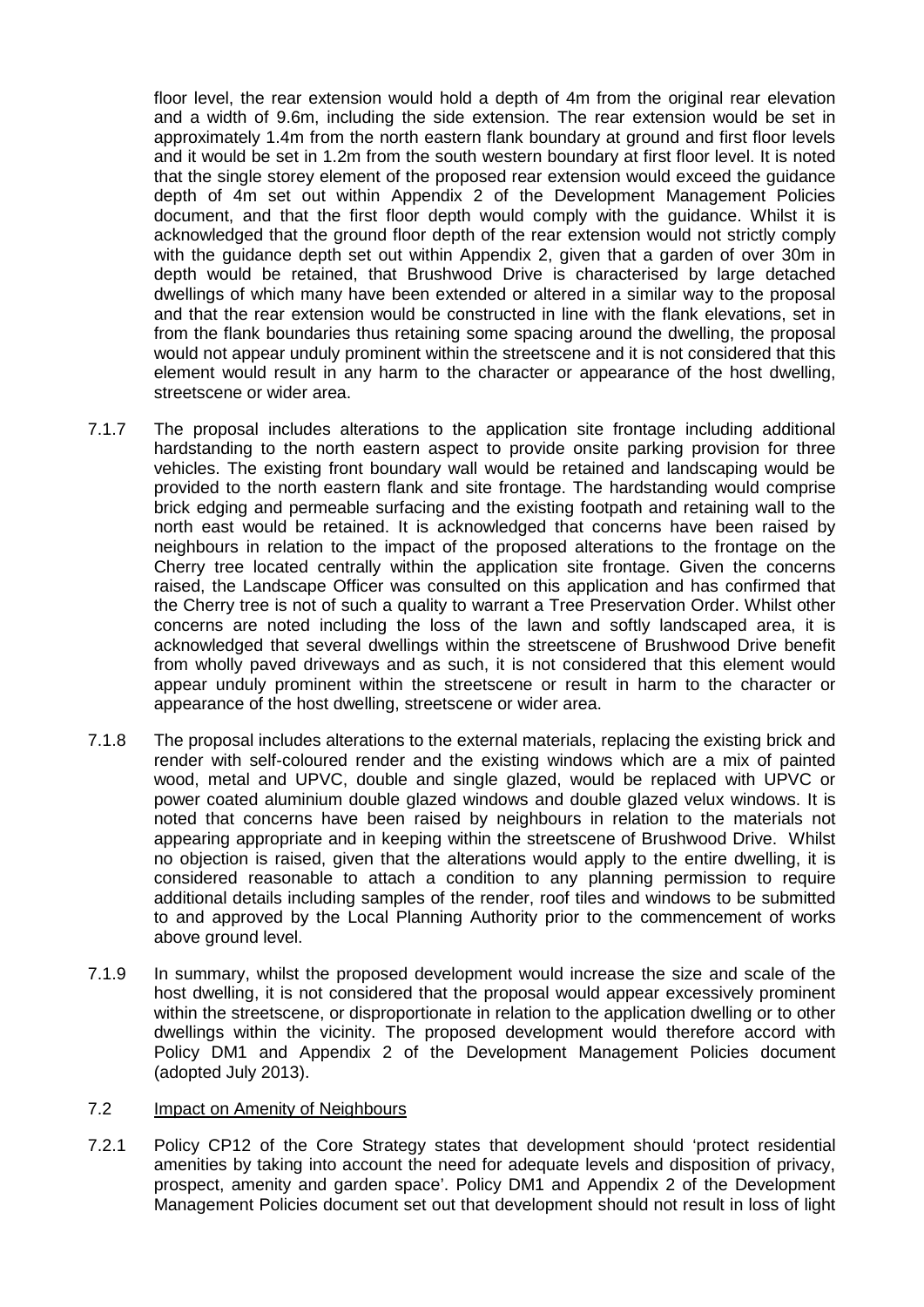to the windows of neighbouring properties nor allow overlooking, and should not be excessively prominent in relation to adjacent properties.

- 7.2.2 To ensure that loss of light would not occur to the habitable rooms of neighbouring dwellings as a result of new development, the Design Criteria at Appendix 2 of the Development Management Policies document advise that two storey development should not intrude a 45 degree spay line across the rear garden from a point on the joint boundary, level with the rear wall of the adjacent property. This principle is dependent on the spacing and relative positions of properties and consideration will be given to the juxtaposition of properties, land levels and the position of windows and development on neighbouring properties.
- 7.2.3 The Residential Design Criteria at Appendix 2 of the Development Management Policies document also advise that in the interests of privacy and to prevent overlooking, windows of habitable rooms at first floor level and above should not generally be located in flank elevations. Flank windows of other rooms should be non-opening, below 1.7m from internal floor level and obscure glazed.
- 7.2.4 The proposed front porch would be constructed to the central aspect of the front elevation, set in approximately 2.7m from the north eastern flank and approximately 4.3m from the south western flank. Therefore, given the spacing between the proposed porch and the flank elevations of the host dwelling and the scale of the proposed porch, it is not considered that this element would result in any adverse impact to neighbouring amenity.
- 7.2.5 The proposed two storey front extension would infill the area between the existing setback garage and the main two storey front elevation. The extension would not project beyond the existing main two storey front elevation and it would be constructed to the south west of the dwelling, thus it is not considered that this element would result in any adverse impact to the neighbour to the north east, No.5 Brushwood Drive. Whilst the ground floor of the proposed extension would extend approximately 1.6m forward of the existing front elevation of the neighbour to the south west, the first floor of the front extension would not intrude a 45 degree splay line when taken from a point on the shared boundary level with this neighbour, and whilst this measure is usually used for the assessment of two storey rear extensions, this indicates that the proposed two storey front extension would not result in loss of light to the fenestration within the front elevation of the neighbour to the south west, No.9 Brushwood Drive or appear overbearing. The proposed fenestration within the front elevation of the proposed extension would have an outlook of the application site frontage and as such, would not result in unacceptable overlooking to neighbouring amenity.
- 7.2.6 The proposed side extension would be to the south western flank of the host dwelling and given this location would not result in any adverse impact to the neighbour to the north east, No.5 Brushwood Drive. The proposed two storey side extension would be set in approximately 0.8m from the south western flank boundary at ground floor level and 1.2m at first floor level. Whilst it is acknowledged that concerns have been raised by neighbours in relation to a loss of light to the flank fenestration of the neighbour to the south west, No.9 Brushwood Drive, the loss of light to such windows is not a material planning consideration as these windows have historically relied on the application site to allow light to these windows. In addition, these windows serve a stairwell, landing area and downstairs toilet, none of which are habitable rooms. Additional concerns in relation to the noise and activity which would be visible from the proposed first floor window serving an en-suite bathroom are noted, however, it is not considered that the additional noise would be sufficient to warrant the refusal of planning permission as this is not an unusual relationship. Furthermore, a condition would require the proposed first floor flank window to be obscurely glazed and top level opening only in the interests of protecting residential amenity and to avoid unacceptable overlooking from occurring. Three high level windows are proposed at ground floor level of the south western flank to replace the existing one ground floor window within this flank elevation. These windows would be located 1.7m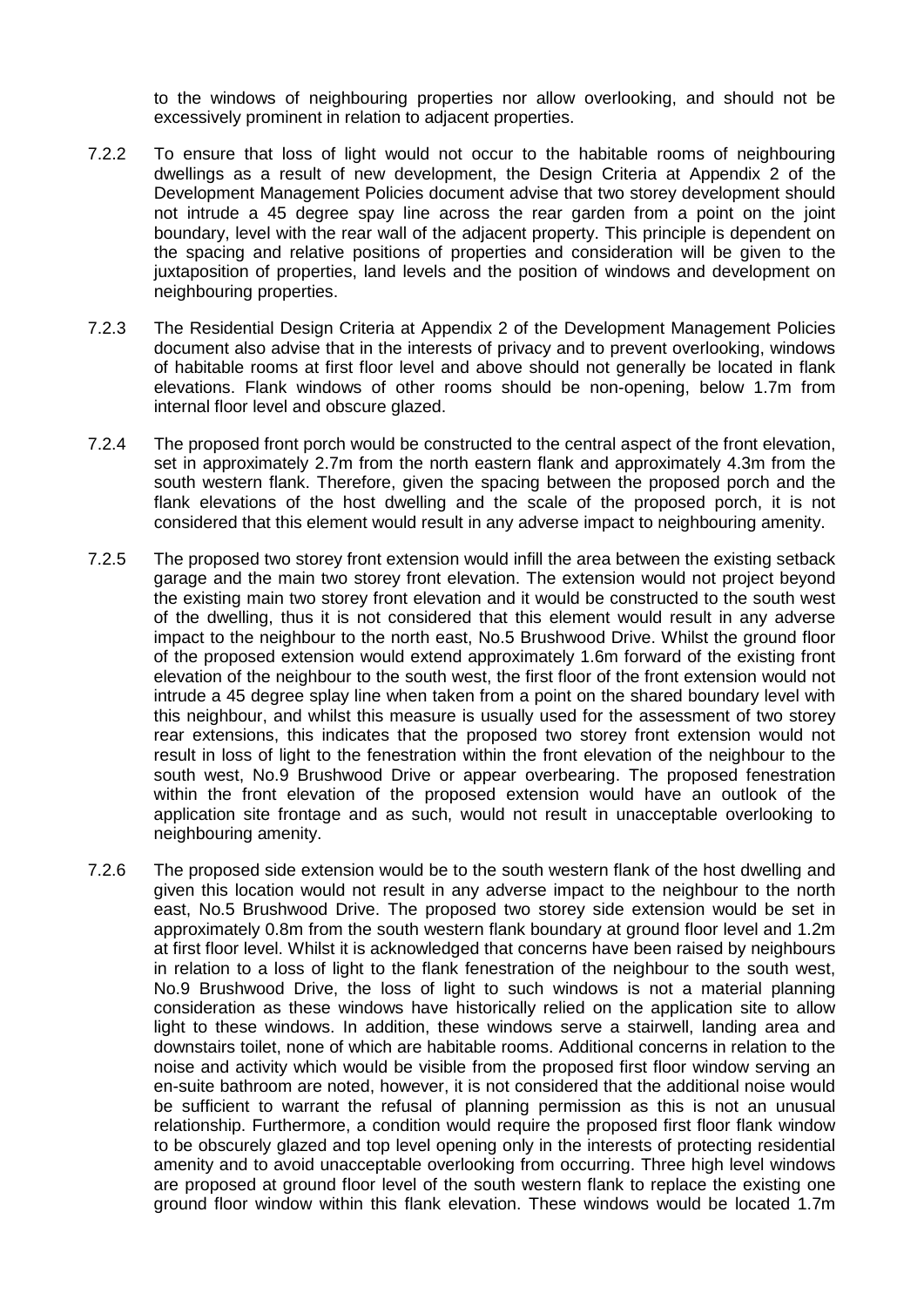above ground level, however, the rearmost window would be in line with the existing patio area of the neighbour to the south west with this neighbour located at a higher land level, and as such, it is considered reasonable to attach a condition to any granted consent to require this window to be obscurely glazed and top level opening.

- 7.2.7 At ground floor level, the proposed rear element would be approximately 2.2m deeper than the existing single storey rear projections. At first floor level, the rear extension would have a depth of 4m from the original rear elevation. The rear extension would be set in approximately 1.4m from the north eastern flank boundary at ground and first floor levels and it would be set in 1.2m from the south western boundary at first floor level. Given the alterations in land levels, it is considered reasonable to assess the ground floor element of the extension against the 45 degree splay line as it would appear more akin to a first floor when viewed from the rear garden of the neighbour to the north east, No.5 Brushwood Drive. The proposed ground floor extension would intrude a 45 degree splay line when taken from a point on the shared boundary level with this neighbour by approximately 0.8m. When the 45 splay line is taken from the corner of the neighbouring property, the ground floor element of the rear extension would intrude the line by approximately 0.2m. The proposed first floor element of the rear extension would not intrude a 45 degree splay line when taken from a point on the shared boundary level with this neighbour, and it would extend approximately 0.7m beyond the existing rear elevation of this neighbour. Therefore, whilst the intrusion at ground floor level is noted, given the spacing between the extension and the shared north eastern flank boundary, that the intrusion when taken from the corner of the neighbouring property is minimal and the windows of this neighbour are further set in, the existing high level close boarded fencing boundary treatment and existing site circumstances, it is not considered that the proposed two storey rear extension would result in significant loss of light or appear overbearing so as to justify the refusal of planning permission in this regard.
- 7.2.8 The proposal would include a two-casement window at first floor level within the north eastern flank which would serve a bathroom and a condition would require this window to be obscurely glazed and top level opening to prevent unacceptable overlooking. The existing high level close boarded fencing along the north eastern boundary would be retained, and a single-casement window, door, two-casement window and two high level windows are proposed at ground floor level within this flank elevation. Given the existing boundary treatment would be retained and the neighbour to the north east it located at a lower land level, it is not considered that the proposed ground floor fenestration would result in unacceptable overlooking to the detriment of neighbouring amenity.
- 7.2.9 The proposed fenestration within the rear of the extension would have an outlook of the rear amenity space of the application site. The three proposed rooflights within the pitched roof of the ground floor extension to the rear would serve the ground floor and would not result in any overlooking. The proposed roof light within the first floor flat roof section to the south west would be flush with the roof and would not result in unacceptable overlooking.
- 7.2.10 In summary, subject to conditions, the development is considered acceptable in terms of its impact on neighbouring residential amenity in accordance with Policy CP12 of the Core Strategy and Policy DM1 and Appendix 2 of the Development Management Policies document.

# 7.3 Amenity Space Provision for Future Occupants

- 7.3.1 Policy CP12 of the Core Strategy states that development should take into account the need for adequate levels and disposition of privacy, prospect, amenity and garden space.
- 7.3.2 The proposed development would result in a four bedroom dwelling (one additional bedroom). Appendix 2 of the Development Management Policies document outlines that a four bedroom dwelling should retain 105sqm of usable, private amenity space. The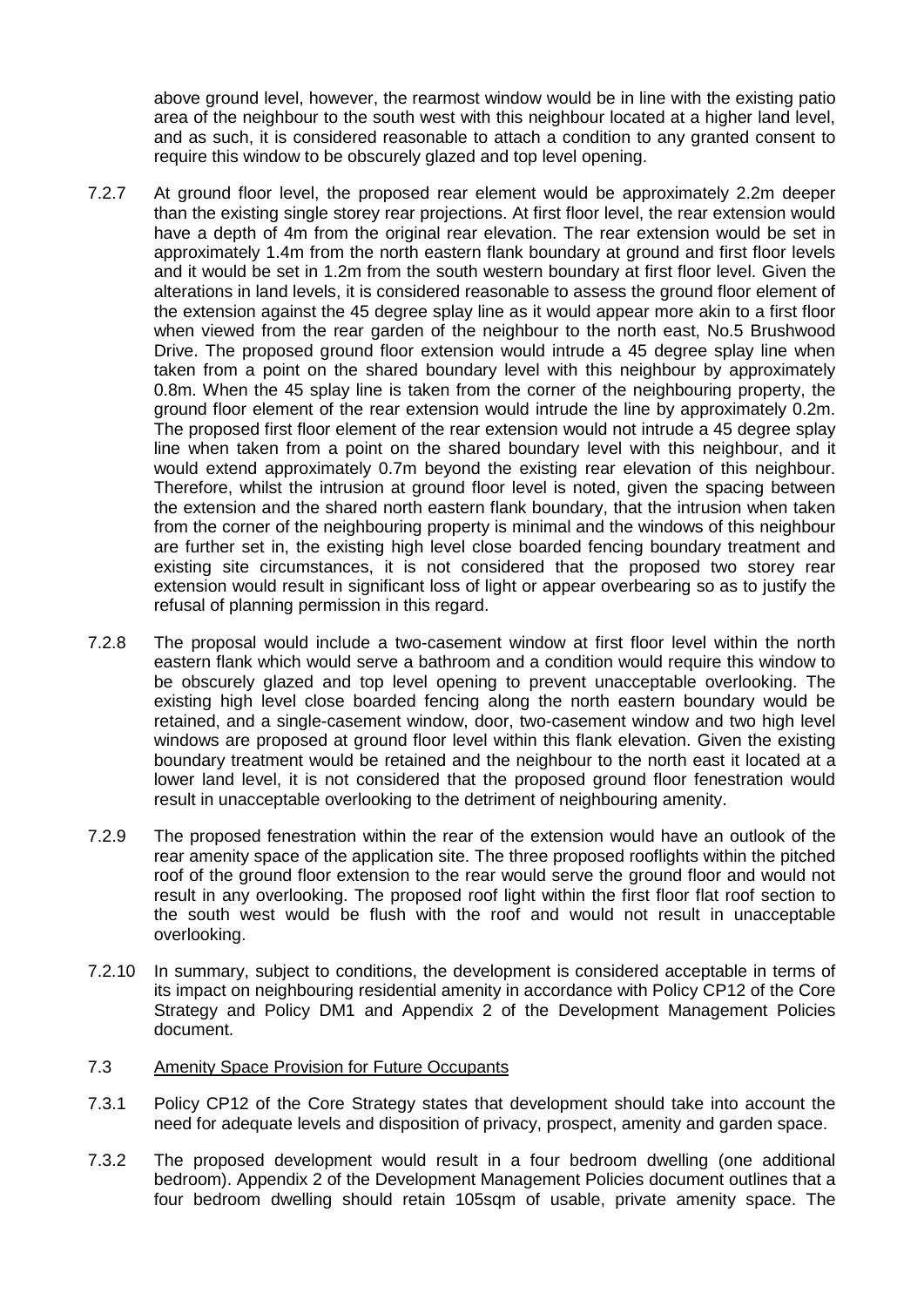application dwelling would retain over 330sqm of amenity space to the rear and as such, would exceed the requirements set out within Appendix 2 in this regard.

### 7.4 Wildlife and Biodiversity

- 7.4.1 Section 40 of the Natural Environment and Rural Communities Act 2006 requires Local Planning Authorities to have regard to the purpose of conserving biodiversity. This is further emphasised by regulation 3(4) of the Habitat Regulations 1994 which state that Councils must have regard to the strict protection for certain species required by the EC Habitats Directive.
- 7.4.2 The protection of biodiversity and protected species is a material planning consideration in the assessment of applications in accordance with Policy CP9 of the Core Strategy (adopted October 2011) and Policy DM6 of the DMLDD. National Planning Policy requires Local Authorities to ensure that a protected species survey is undertaken for applications that may be affected prior to determination of a planning application.
- 7.4.3 The application has been submitted with a Biodiversity Checklist which stated that no protected species or biodiversity factors will be affected as a result of the application. The Local Planning Authority is not aware of any protected species within the immediate area that would require further assessment; however given the development would affect the roofspace of the dwelling, an informative would be attached to any consent to advise the applicant of what to do should bats be discovered during the course of the development.

### 7.5 Trees and Landscaping

- 7.5.1 Policy DM6 of the Development Management Policies document sets out that development proposals should seek to retain trees and other landscape and nature conservation features, and that proposals should demonstrate that trees will be safeguarded and managed during and after development in accordance with the relevant British Standards.
- 7.5.2 Concerns have been raised by neighbouring residents in relation to the impact of the proposed development on the Cherry tree located within the frontage of the application site. In light of the objections raised, the Landscape Officer has been consulted on this application and raised no objection to the proposal as it is not considered that the Cherry tree within the application site frontage is of such a quality so as to warrant the making of a Tree Preservation Order.
- 7.5.3 The proposal also includes alterations to the application site frontage including an extension to the hardstanding to provide onsite parking provision for three vehicles. Soft landscaping would be retained to the frontage and north east of the application site frontage and given the existing variation within the streetscene of Brushwood Drive the proposal is considered acceptable in this regard.

# 7.6 Highways, Access and Parking

- 7.6.1 Policy DM13 of the Development Management Policies document requires development to make provision for parking in accordance with the parking standards set out at Appendix 5 of the Development Management Policies document.
- 7.6.2 The application dwelling is currently a three bedroom dwelling; there is currently hardstanding to the frontage with space for two vehicles and an adjoining garage. The proposal would result in a four bedroom dwelling. Appendix 5 of the Development Management Policies document sets out that a dwelling with four or more bedrooms should provide 3 onsite parking spaces.
- 7.6.3 The proposed block plan indicates alterations to the frontage to accommodate three vehicles which would accord with the parking levels set out within Appendix 5 of the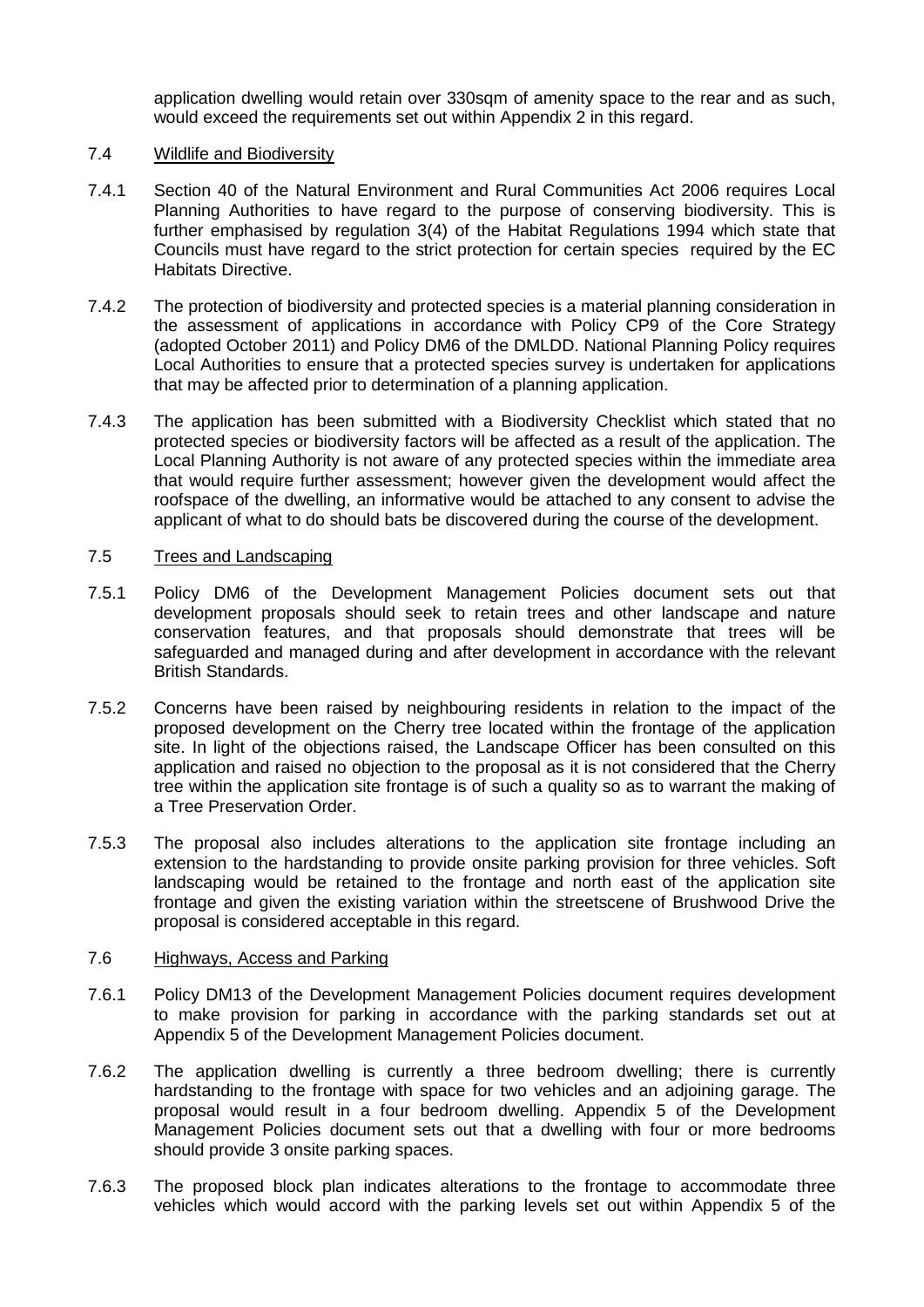Development Management Policies document. Given that there would be a shortfall of two parking spaces should the additional proposed parking not be implemented prior to the occupation of the development hereby permitted, it is considered reasonable to attach a condition to any planning permission requiring further details of the proposed alterations to the frontage showing the levels of the proposed hardstanding and the heights of any additional retaining walls and landscaping proposed. This condition would also require that the additional parking is implemented prior to the occupation of the proposed extensions.

### **8 Recommendation**

- 8.1 That PLANNING PERMISSION BE GRANTED subject to the following conditions:
	- C1 The development hereby permitted shall be begun before the expiration of three years from the date of this permission.

Reason: In pursuance of Section 91(1) of the Town and Country Planning Act 1990 and as amended by the Planning and Compulsory Purchase Act 2004.

C2 The development hereby permitted shall be carried out in accordance with the following approved plans: 01 Rev J, 02, 03, 04 Rev J, 05 Rev J and 06 Rev H.

Reason: For the avoidance of doubt, in the proper interests of planning in accordance with Policies CP1, CP9, CP10 and CP12 of the Core Strategy (adopted October 2011) and Policies DM1, DM6, DM13 and Appendices 2 and 5 of the Development Management Policies LDD (adopted July 2013).

C3 Before any building operations above ground level hereby permitted are commenced, samples and details of the proposed external materials including selfcoloured smooth render, roof tiles and fenestration shall be submitted to and approved in writing by the Local Planning Authority and no external materials shall be used other than those approved.

Reason: To prevent the building being constructed in inappropriate materials in accordance with Policies CP1 and CP12 of the Core Strategy (adopted October 2011) and Policy DM1 and Appendix 2 of the Development Management Policies LDD (adopted July 2013).

C4 Notwithstanding the provisions of the Town and Country Planning (General Permitted Development) Order 2015 (or any other revoking and re-enacting that order with or without modification), no windows/dormer windows or similar openings [other than those expressly authorised by this permission] shall be constructed in the flank elevations or roof slopes of the extension hereby approved.

Reason: To safeguard the residential amenities of neighbouring properties in accordance with Policies CP1 and CP12 of the Core Strategy (adopted October 2011) and Policy DM1 and Appendix 2 of the Development Management Policies LDD (adopted July 2013).

C5 Before the first occupation of the building/extension hereby permitted the windows at first floor level within the flank elevations and the rearmost ground floor south western flank window shall be fitted with purpose made obscured glazing and shall be top level opening only at 1.7m above the floor level of the room in which the window is installed. The windows shall be permanently retained in that condition thereafter.

Reason: To safeguard the amenities of the occupiers of neighbouring residential properties in accordance with Policies CP1 and CP12 of the Core Strategy (adopted October 2011) and Policy DM1 and Appendix 2 of the Development Management Policies LDD (adopted July 2013).

C6 No development shall take place until there has been submitted to and approved in writing by the Local Planning Authority a scheme of hard and soft landscaping,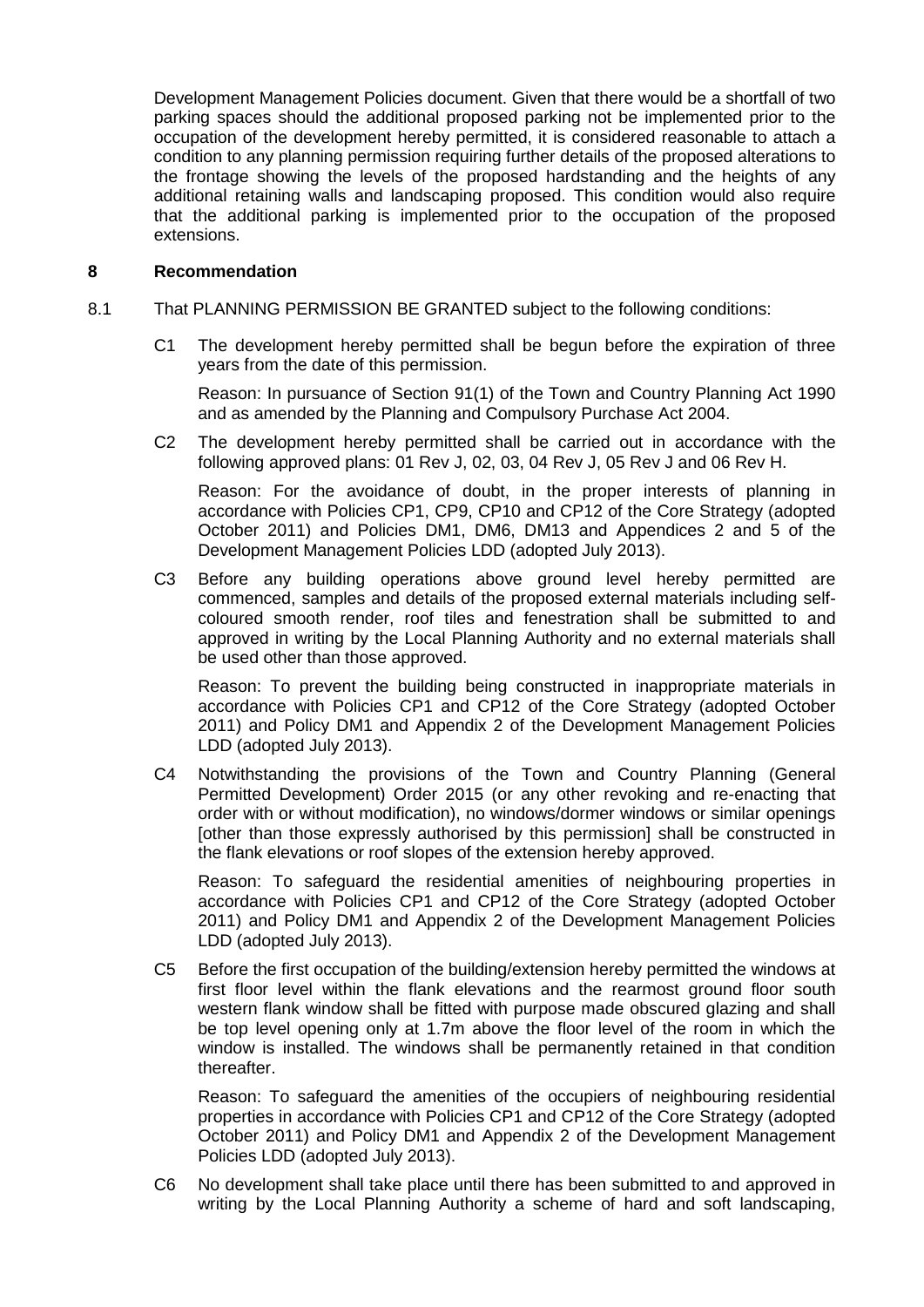which shall include the location of all existing trees and hedgerows affected by the proposed development, and details of those to be retained, together with a scheme detailing measures for their protection in the course of development and details of the hard landscaping details to show the levels of the proposed hardstanding and heights of any additional retaining walls together with all existing retaining walls to be retained or removed as part of the proposed development.

All hard landscaping works including the additional parking required by the approved scheme shall be carried out and completed prior to the first occupation of the development hereby permitted. All soft landscaping works required by the approved scheme shall be carried out in accordance with a programme to be agreed before development commences and shall be maintained including the replacement of any trees or plants which die are removed or become seriously damaged or diseased in the next planting season with others of a similar size or species, for a period for five years from the date of the approved scheme was completed.

Reason: This condition is a pre commencement condition in the interests of visual amenity in accordance with Policies CP1 and CP12 of the Core Strategy (adopted October 2011) and Policy DM6 of the Development Management Policies LDD (adopted July 2013).

### 8.2 **Informatives**:

I1 With regard to implementing this permission, the applicant is advised as follows:

All relevant planning conditions must be discharged prior to the commencement of work. Requests to discharge conditions must be made by formal application. Fees are £116 per request (or £34 where the related permission is for extending or altering a dwellinghouse or other development in the curtilage of a dwellinghouse). Please note that requests made without the appropriate fee will be returned unanswered.

There may be a requirement for the approved development to comply with the Building Regulations. Please contact Hertfordshire Building Control (HBC) on 0208 207 7456 or at buildingcontrol@hertfordshirebc.co.uk who will be happy to advise you on building control matters and will protect your interests throughout your build project by leading the compliance process. Further information is available at www.hertfordshirebc.co.uk.

Community Infrastructure Levy (CIL) - Your development may be liable for CIL payments and you are advised to contact the CIL Officer for clarification with regard to this. It is a requirement under Regulation 67 (1), Regulation 42B(6) (in the case of residential annexes or extensions), and Regulation 54B(6) (for self-build housing) of The Community Infrastructure Levy Regulations 2010 (As Amended) that a Commencement Notice (Form 6) is submitted to Three Rivers District Council as the Collecting Authority no later than the day before the day on which the chargeable development is to be commenced. DO NOT start your development until the Council has acknowledged receipt of the Commencement Notice. Failure to do so will mean you will lose the right to payment by instalments (where applicable), lose any exemptions already granted, and a surcharge will be imposed.

Care should be taken during the building works hereby approved to ensure no damage occurs to the verge or footpaths during construction. Vehicles delivering materials to this development shall not override or cause damage to the public footway. Any damage will require to be made good to the satisfaction of the Council and at the applicant's expense.